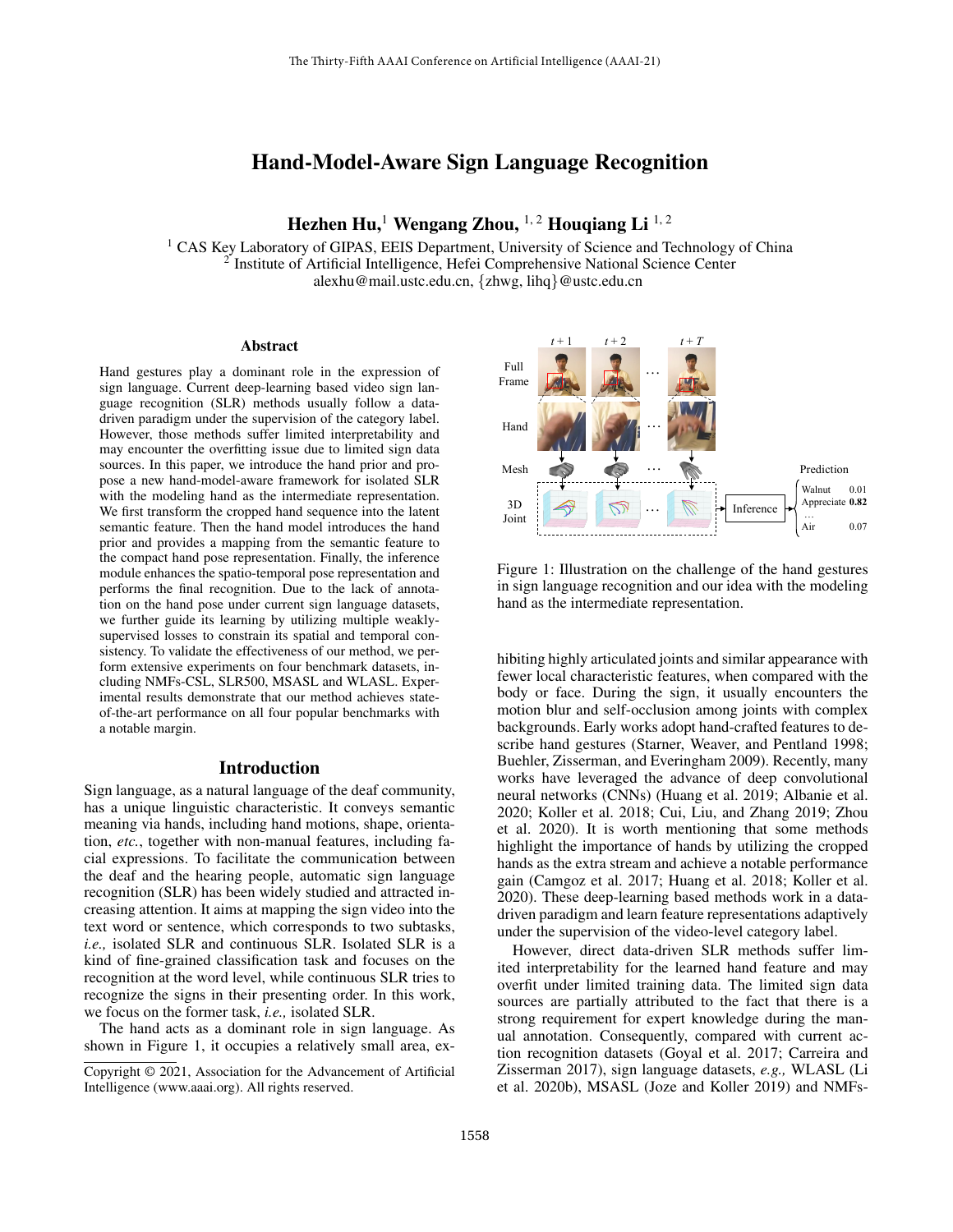CSL (Hu et al. 2020), usually contain much fewer samples per word.

To tackle this issue, we introduce the hand prior and propose a hand-model-aware framework for isolated SLR, with visible hand meshes and poses as the intermediate representation. The framework consists of three modules, *i.e.,* a visual encoder, a hand-model-aware decoder and an inference module. The visual encoder transforms the hand sequence into the latent semantic feature. Then the model-aware decoder provides a mapping from the latent feature to the hand mesh, as well as a compact pose. Specifically, the decoder is a fixed statistical mesh-based model, which stores the knowledge learned from a large variety of high-quality hand scans. In this way, the irrational poses can be effectively filtered out based on the imported hand prior. The inference module enhances the spatio-temporal representation of the hand pose sequence and performs recognition.

Our approach follows a paradigm in line with the insight (Clarke and Tyler 2015) on human cognition, which reveals that the ventral visual pathway in the brain treats the recognition process as a dynamic process of transformation from low-level visual input to specific conceptual knowledge representations. Due to the lack of hand-joint annotations in current sign datasets, we further focus on the spatial and temporal context of the pose representation, and design several weakly-supervised losses to guide its learning.

To our best knowledge, it is the *first* hand-model-aware framework for sign language recognition. Extensive experiments on four benchmark datasets, *i.e.,* NMFs-CSL, SLR500, MSASL and WLASL, validate the effectiveness of our method, achieving new state-of-the-art performance on all these datasets.

### Related Work

In this section, we briefly review the related topics, including sign language recognition, hand pose estimation and hand models used for reconstruction.

#### Sign Language Recognition

Sign language recognition methods can be divided into two groups based on the input modality, *i.e.,* RGB-based (using the RGB video as input) and pose-based (using the skeleton sequence as input) methods.

RGB-based methods. Early methods rely on handcrafted features, such as HOG, SIFT, motion trajectories, for hand representation (Buehler, Zisserman, and Everingham 2009; Koller, Forster, and Ney 2015; Yasir et al. 2015; Evangelidis, Singh, and Horaud 2014). Recently, deep convolutional neural networks (CNNs) have shown a high capacity for representation learning and been widely used in many computer vision tasks. Many researchers have explored the design of networks for video representation, *e.g.,* 2D-CNNs, 3D-CNNs or mixture of them (Carreira and Zisserman 2017; Chen et al. 2018; Qiu, Yao, and Mei 2017; Qiu et al. 2019; Simonyan and Zisserman 2014; Wang et al. 2016; Xie et al. 2018). For the task of sign language recognition, Koller *et al.* adopt 2D-CNNs for spatial representation, followed by HMM to model temporal dependencies (Koller et al. 2018).

Some other works utilize 3D-CNNs for spatio-temporal representation modeling (Huang et al. 2019; Joze and Koller 2019; Li et al. 2020b,a; Albanie et al. 2020).

Pose-based methods. Besides the above mentioned RGB-based methods, many works study the pose-based methods. Pose is a type of well-structured data, a high-level semantic representation with a low dimension, which also enables the computation efficiency. Recurrent neural networks, *e.g.,* GRU (Cho et al. 2014) and LSTM (Hochreiter and Schmidhuber 1997), have been used to model the temporal information of the keypoint sequence (Du, Wang, and Wang 2015; Song et al. 2017; Zhu et al. 2016). Some CNN-based works attempt to transform the input keypoint sequence into the feature map and use the popular CNNs to capture spatio-temporal dynamics (Li et al. 2018; Cao et al. 2018). Considering the well-structured characteristic of the pose, more and more works adopt graph convolutional networks (GCNs) (Yan, Xiong, and Lin 2018; Shi et al. 2019; Zhang et al. 2020). Yan *et al.* (Yan, Xiong, and Lin 2018) make the first attempt to propose a spatial-temporal GCN for action recognition. Specifically, it builds a graph with nodes and edges pre-defined by human keypoints and their physical connections, respectively. These GCN-based methods are able to process pose data more efficiently and show promising results.

#### Hand Pose Estimation

There have been several works predicting hand poses from the RGB images. The 2D hand pose estimation has been greatly improved by multiview bootstrapping (Simon et al. 2017). Further improvement is achieved on the inference speed (Wang, Zhang, and Peng 2019). There also exist some works estimating 3D pose representations, *e.g.,* estimating 3D poses from 2D counterparts (Cai et al. 2019), constraining intermediate reconstructed depth (Iqbal et al. 2018), *etc.* Recent works learn 3D hand shape and pose jointly (Boukhayma, Bem, and Torr 2019; Ge et al. 2019; Zhang et al. 2019). These methods are all trained under the supervision of the hand-joint annotations and focus on the precise predictions of the joint positions. Different from them, our proposed recognition framework utilizes the hand poses as the intermediate representation and learn them without hand-joint annotations.

## Hand Model Learning

To model the hand, many works have been proposed using various techniques, including shape primitives (Oikonomidis, Lourakis, and Argyros 2014; Qian et al. 2014), sumof-Gaussians (Sridhar, Oulasvirta, and Theobalt 2013) and a more generalized sphere-meshes method (Tkach, Pauly, and Tagliasacchi 2016). To model the hand shape more precisely, some works (Ballan et al. 2012; Tzionas et al. 2016) propose to adopt a triangulated mesh with Linear Blend Skinning (LBS) (Lewis, Cordner, and Fong 2000). Da La Gorce *et al.* (de La Gorce, Fleet, and Paragios 2011) further introduce the scaling terms for each bone to change hand shape. MANO (Romero, Tzionas, and Black 2017) is the most popular fully-differentiable statistical model, which learns from a large variety of hand scans. It deforms the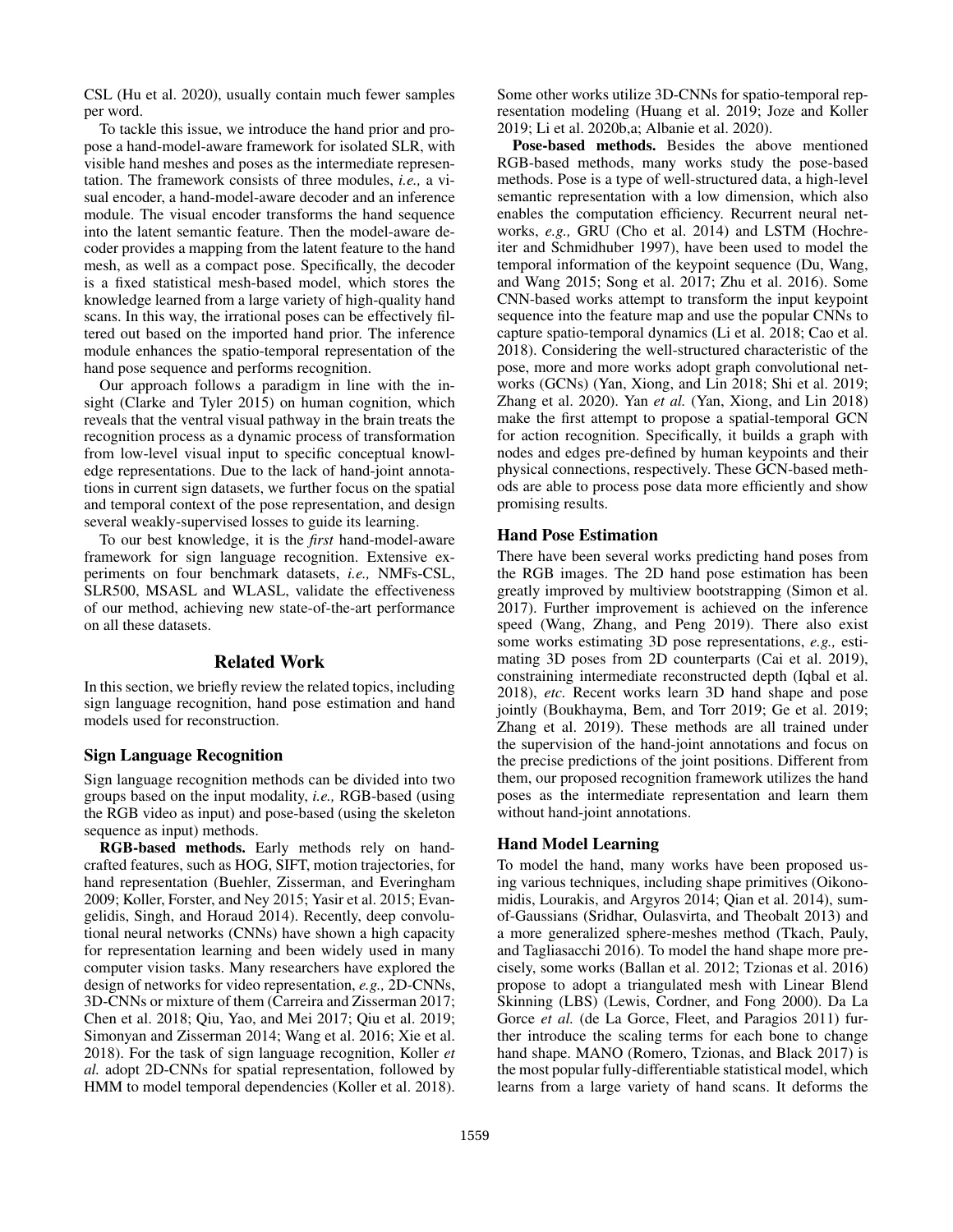

Figure 2: Overview of our proposed framework. The framework consists of a visual encoder, a hand-model-aware decoder and an inference module. Jointly with the video-level supervision, we further constrain the spatial and temporal consistency of intermediate 3D pose representations for further performance improvement. The modules utilized in training and testing stages are highlighted in light blue and orange, respectively.

mean mesh and factors the geometric changes into the shape and pose. In this work, we adopt MANO hand model into our framework to import the hand prior.

## Our Approach

In this section, we first give a brief overview of our framework. Then we elaborate each component of our framework and the optimization objective functions of the framework.

#### **Overview**

As shown in Figure 2, given a cropped RGB hand sequence, the visual encoder first transforms it into the latent semantic embedding and predicts the camera parameters. Then the decoder works in model-aware and provides the mapping from the latent semantic feature to the refined 3D hand mesh and pose. The compact 3D pose representation is fed into the lightweight inference module. It enhances the representation of each joint and performs the final classification. The framework is optimized with a video-level crossentropy loss, together with several weakly-supervised loss terms based on the spatial and temporal relationships of the intermediate poses.

#### Framework Design

The framework contains three key modules, *i.e.,* a visual encoder, a hand-model-aware decoder and an inference module. We will discuss these modules in the following.

Visual encoder. Given a RGB hand sequence  $V =$  $\{v_t\}_{t=1}^T$  with T frames from a sign video, the visual encoder  $E(\cdot)$  transforms the RGB hand sequence into the latent semantic feature describing the hand status and the camera parameters, which is formulated as follows,

$$
\mathbf{F}_{1a} = \{ \boldsymbol{\theta}, \boldsymbol{\beta}, \mathbf{c}_r, \mathbf{c}_o, c_s \}_{t=1}^T = E(\mathbf{V}), \quad (1)
$$

where  $\theta \in \mathbb{R}^6$  and  $\beta \in \mathbb{R}^{10}$  are the pose and shape embedding for the following decoder, while  $\mathbf{c}_r \in \mathbb{R}^{3 \times 3}$ ,  $\mathbf{c}_o \in \mathbb{R}^2$ , and  $c_s \in \mathbb{R}$  are the camera parameters, indicating the rotation, translation and scale, respectively. In our implementation, the encoder contains a ResNet34 (without the classifier) (He et al. 2016) to generate the high-dimensional feature, followed by a fully-connected layer to derive the lowdimensional semantic feature.

Hand-model-aware decoder. This module attempts to derive a compact pose representation from the latent semantic embeddings with a hand-model-aware method. With the encoded hand prior, the decoder constrains the distribution of possible poses and implicitly filters out the irrational predicted poses during its mapping. Finally, it produces a more compact and reliable hand pose, which will alleviate the optimization difficulty of the following inference module.

In this work, we utilize the fully differentiable MANO hand model (Romero, Tzionas, and Black 2017) as the decoder. MANO is a statistical model similar to the SMPL model (Loper et al. 2015), which is learned from a large variety of high-quality registered hand scans. In this way, the hand prior is encoded and a compact mapping can be established to describe the hand, *i.e.,* from the low-dimensional semantic embedding to the triangulated hand mesh  $M \in$  $\mathbb{R}^{N \times 3}$  of N=778 vertices and 1538 faces. More precisely, to generate a physically plausible mesh, the input pose and shape represent the coefficients of PCA components calculated from the collected hand scan data. The model is formulated as follows,

$$
\mathbf{M}(\boldsymbol{\beta}, \boldsymbol{\theta}) = W(T(\boldsymbol{\beta}, \boldsymbol{\theta}), J(\boldsymbol{\beta}), \boldsymbol{\theta}, \mathbf{W}), \tag{2}
$$

$$
T(\boldsymbol{\beta}, \boldsymbol{\theta}) = \bar{\mathbf{T}} + B_S(\boldsymbol{\beta}) + B_P(\boldsymbol{\theta}), \tag{3}
$$

where  $B_S(\cdot)$  and  $B_P(\cdot)$  are blend functions, and W is a set of blend weights. The hand template  $\overline{T}$  is posed and skinned with the pose and shape corrective blend shapes, *i.e.*,  $B_P(\theta)$ and  $B_S(\beta)$ . Further, the final mesh is generated by rotating each part around joints  $J(\beta)$  using the linear skinning function  $W(\cdot)$  (Kavan and Žára 2005).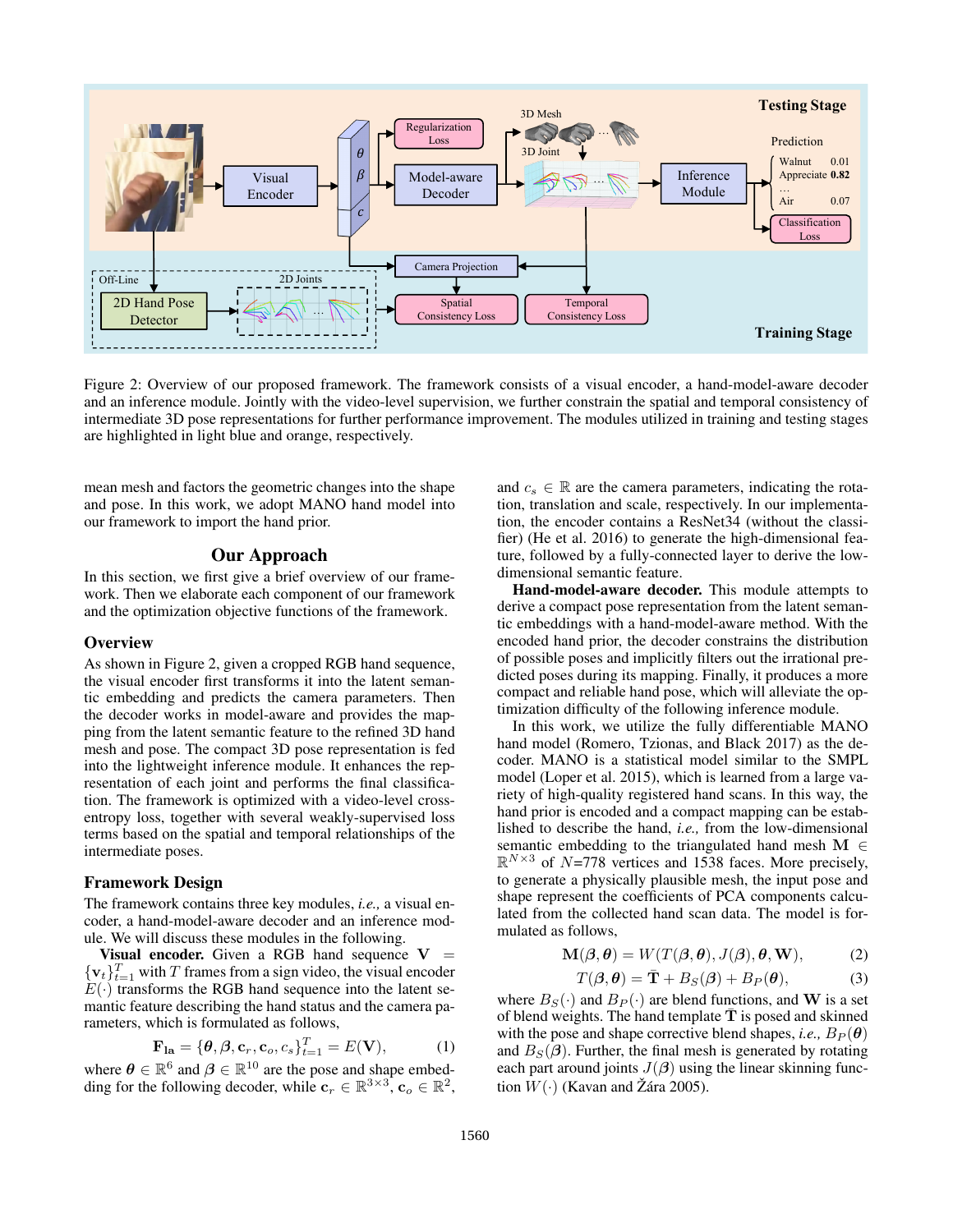With the hand model, the 3D joint locations  $J_{3D}$ , as a more compact representation, can also be derived by the linear interpolation of relevant vertices in the mesh. It is notable that the original MANO model only provides 16 hand keypoints. To keep consistent with the 2D keypoints directly detected in the image plane, we select 5 extra vertices from the mesh with the index of 734, 333, 443, 555, 678 and add them as the fingertips. As a result, the hand is represented with 21 3D joints.

Inference module. The predicted pose sequence from the decoder may contain some unsatisfactory results. The inference module is utilized to refine its spatio-temporal representation. With the further calculation of adaptive attention, the inference module captures informative cues and performs the video-level classification.

The hand pose sequence is a well-structured data with the physical connections between joints, which makes it naturally to be organized as a spatio-temporal graph. In this work, we adopt a popular GCN (Yan, Xiong, and Lin 2018), which has proven effective to process pose data. Given a hand pose sequence  $J_{3D}$  representing 3D locations (x, y, z coordinates) of each joint in each frame, an undirected spatio-temporal graph  $\tilde{G}(V, E)$  is first defined by V and E as the node and edge set, respectively. The node set V contains all the corresponding hand joints, while the edge set  $E$ includes the intra-frame and inter-frame set, *i.e.,* the physical connection of hand joints and connection of the same joint along the time, respectively. The adjacency matrix  $A$ derived from the defined edge set will be adopted in GCN with the identity matrix **I**. The graph convolution is formulated as follows,

$$
Z = \sum_{k} \mathbf{D}_{k}^{-\frac{1}{2}} (\mathbf{A}_{k} \circ \mathbf{M}) \mathbf{D}_{k}^{\frac{1}{2}} \widetilde{J}_{3D} \mathbf{W}_{k},
$$
 (4)

where  $Z$  is the output feature,  $k$  is the index of neighbour types (for each node, its neighbouring nodes are divided into several types),  $W_k$  is the convolution weight,  $\tilde{A} + I$ is dismantled into k sub-matrices, *i.e.*,  $\mathbf{A} + \mathbf{I} = \sum_{k} \mathbf{A}_k$ ,  $\mathbf{T}_k = \mathbf{A}_k \circ \mathbf{M}$  and  $\mathbf{D}_k^{ii} = \sum_j \mathbf{T}_k^{ij}$ . The message is transferred among edges to enhance the representation of each joint. Further, the Hadamard product is performed between the learnable attention weight M initialized as all-one matrix and  $A_k$  to capture the discriminative cues. With several stacked GCN layers, a global pooling is adopted to merge the information contained in the enhanced node features, which is followed by a fully-connected layer to perform the final recognition.

#### Objective Function & Inference

Since current sign language datasets have no annotation on the hand pose, besides the cross-entropy classification loss  $\mathcal{L}_{cla}$ , we elaborately design several loss terms to guide the learning of intermediate pose representations.

Spatial consistency loss. First, we utilize the consistency between our predicted 3D and pre-extracted 2D joints from OpenPose (Cao et al. 2019; Simon et al. 2017). Specifically, we first project the predicted 3D joints to its 2D counterparts

based on the weak-perspective camera model. The projection process can be formulated as follows,

$$
\widetilde{J}_{2D} = c_s \prod (\mathbf{c}_r \widetilde{J}_{3D}) + \mathbf{c}_o,\tag{5}
$$

where  $\prod(\cdot)$  denotes the orthographic projection. Then we utilize the pre-extracted 2D hand joints  $J_{2D}$  as the pseudo label, and constrain the consistency between our projected one  $J_{2D}$  and  $J_{2D}$ . The spatial consistency loss is then calculated as follows,

$$
\mathcal{L}_{spa} = \sum_{t=1}^{T} \sum_{j=1}^{21} \mathbb{1}(c(t,j) > = \epsilon) \left\| \widetilde{J}_{2D}(t,j) - J_{2D}(t,j) \right\|_{1},
$$
\n(6)

where  $\mathbb{1}(\cdot)$  denotes the indicator function, and  $c(t, j)$  denotes the confidence of the pre-extracted  $J_{2D}$  with the joint  $j$  at time  $t$ . To align the 2D hand joints predicted by different methods, we utilize the root-relative representation for these joints, *i.e.,* the root joint (palm) is set as the origin. It is notable that the joints in  $J_{2D}$  with the confidence  $c(t, j)$  lower than the threshold  $\epsilon$  will be ignored.

Temporal consistency loss. To avoid the jittering predictions, we further enforce the temporal consistency on the 3D hand pose. Different hand joints usually have different moving speeds during the sign, *e.g.,* joints closer to the palm usually have a lower speed. Thus we manually divide the hand joints into three groups,  $\{S_i | i = 0, 1, 2\}$ , *i.e.*, palm, middle and terminal joints, respectively. The temporal consistency loss is implemented by a derivative regularization, which is formulated as follows,

$$
\mathcal{L}_{tem} = \sum_{i} \sum_{j \in S_i} \sum_{t=2}^{T} \alpha_i \left\| \widetilde{J}_{3D}(t,j) - \widetilde{J}_{3D}(t-1,j) \right\|_2^2, \quad (7)
$$

where  $\alpha_i$  denotes the pre-defined weight for  $S_i$  and we penalize more for the group having the lower speed.

Regularization loss. To ensure the hand model work in a proper way and generate the hand mesh plausibly, the regularization loss is added by constraining the magnitude of the partially latent feature, which is defined as follows,

$$
\mathcal{L}_{reg} = ||\theta||_2^2 + w_\beta ||\beta||_2^2, \tag{8}
$$

where  $w_{\beta}$  denotes the weighting factor.

The final objective loss function is defined as follows,

$$
\mathcal{L} = \mathcal{L}_{cla} + \lambda_{spa} \mathcal{L}_{spa} + \lambda_{tem} \mathcal{L}_{tem} + \lambda_{reg} \mathcal{L}_{reg},
$$
 (9)

where  $\lambda_{spa}$ ,  $\lambda_{tem}$  and  $\lambda_{reg}$  denote the weighting factor for spatial, temporal consistency loss and regularization loss, respectively. During training, the above loss function is utilized to optimize the full framework. Notably, both hands are involved and fused for the final recognition.

Inference. Considering only the cropped hands are insufficient to convey the full meaning of sign language, it is necessary to fuse recognition results based on hands with that on the full frame, which can be represented by either full keypoints or full RGB data. To this end, we use the results based on hand modeling, full keypoints and full RGB data. Those results can be assembled with late fusion by directly summing their prediction results (Karpathy et al. 2014). Specifically, for the recognition with the full keypoints, we utilize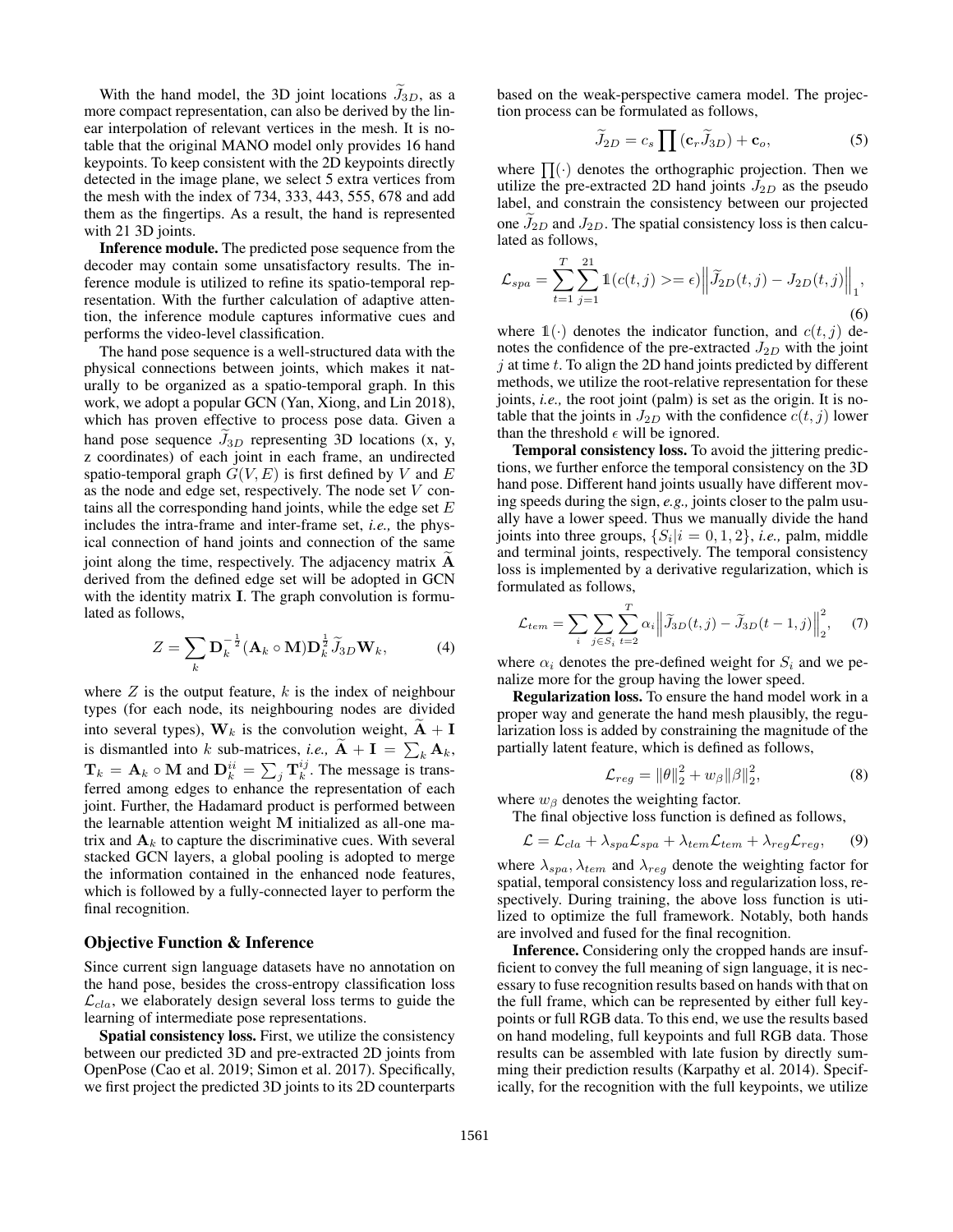ST-GCN as the backbone and all the 137 2D joints as input, while for the full RGB input, we sample a fixed number of frames and use a common CNN, *e.g.*, 3D-ResNet50, as the classifier. In the following, we refer our method with only hands, fusion of hands and the full keypoints, fusion of hands and the full RGB as Ours (Hand), Ours (Hand + Pose) and Ours (Hand + RGB), respectively.

## Experiments

## Datasets and Evaluation

Datasets. We evaluate our proposed method on four publicly available datasets, including NMFs-CSL (Hu et al. 2020), SLR500 (Huang et al. 2019), MSASL (Joze and Koller 2019) and WLASL (Li et al. 2020b).

NMFs-CSL is the most challenging Chinese sign language (CSL) dataset due to a large variety of confusing words caused by fine-grained cues. It contains a total of 1,067 words with 610 confusing words and 457 normal words. This dataset is recorded by a RGB camera at 30 FPS with a resolution of  $1280 \times 720$ . Specifically, 25,608 and 6,402 samples are used for training and testing, respectively.

SLR500 is another CSL dataset, which contains 500 daily words with 12,5000 recording samples performed by 50 signers. It is recorded by Kinect and provides RGB and depth modalities. There are 90,000 and 35,000 samples for training and testing, respectively.

MSASL is an American sign language dataset (ASL) with a vocabulary size of 1,000. It is collected from Web videos. It contains 25,513 samples in total with 16,054, 5,287 and 4,172 for training, validation and testing, respectively. Besides, in this dataset, the top-100 and top-200 most frequent words are selected as two subsets for training and testing, referred to as MSASL100 and MSASL200.

WLASL is an ASL dataset similar to MSASL, which is also collected from the Web. The size of the vocabulary is 2,000, and there are 21,083 samples divided into the training, validation and testing splits. MSASL and WLASL both bring new challenges due to the unconstrained recording conditions and limited samples for each word.

Notably, all these datasets adopt the signer-independent setting, *i.e.,* signers in the training set will not occur during testing. Besides, all the benchmark datasets only have category labels without any annotations on hand poses.

Evaluation. We evaluate the datasets using the accuracy metrics, including the per-instance and per-class metrics, denoting the average accuracy over each instance and each class, respectively. Since NMFs-CSL and SLR500 datasets have the same number of samples for each class, we only report the per-instance accuracy. Following the original settings in their corresponding works (Hu et al. 2020; Huang et al. 2019), we report top-1, top-2, top-5 accuracy for NMFs-CSL, and top-1 accuracy for SLR500. For MSASL and WLASL, we report the top-1 and top-5 accuracy under both per-instance and per-class metrics.

#### Implementation Details

In our experiment, all the models are implemented in Py-Torch (Paszke et al. 2019) platform and trained on NVIDIA

| Cla. | Reg. | Spa. | Tem. | $Top-1$ | $Top-2$ | $Top-5$ |
|------|------|------|------|---------|---------|---------|
|      |      |      |      | 61.5    | 80.3    | 90.8    |
|      |      |      |      | 62.0    | 78.8    | 88.9    |
|      |      |      |      | 64.0    | 81.6    | 90.7    |
|      |      |      |      | 64.7    | 81.8    | 91.0    |

Table 1: Ablation studies on the effect of each loss term on NMFs-CSL dataset. Cla., Reg., Spa. and Tem. denote the classification, regularization, spatial and temporal consistency loss, respectively.

| Hand      |      | Full frame |     | Accuracy |         |         |  |  |
|-----------|------|------------|-----|----------|---------|---------|--|--|
| <b>OP</b> | Ours | Keypoints  | RGB | $Top-1$  | $Top-2$ | $Top-5$ |  |  |
|           |      |            |     | 54.6     | 72.2    | 85.2    |  |  |
|           |      |            |     | 64.7     | 81.8    | 91.0    |  |  |
|           |      |            |     | 59.9     | 71.3    | 83.7    |  |  |
|           |      |            |     | 67.3     | 83.0    | 93.0    |  |  |
|           |      |            |     | 71.7     | 88.6    | 95.7    |  |  |
|           |      |            |     | 62.1     | 73.2    | 83.7    |  |  |
|           |      |            |     | 71.7     | 84.3    | 92.3    |  |  |
|           |      |            |     | 75.6     | 88.4    | 95.3    |  |  |

Table 2: Experimental results based on the hand modeling, full keypoints and full RGB data. For the hand-based method, we compare the results between our generated 3D hand pose and the 2D OpenPose-detected one (OP), which is utilized as the pseudo label in our framework.

RTX-TITAN. Temporally, we extract 32 frames using random and center sampling during training and testing, respectively. During training, the input frames are randomly cropped to  $256 \times 256$  at the same spatial position. Then the frames are randomly horizontally flipped with a probability of 0.5. During testing, the input video is center cropped to  $256 \times 256$  and fed into the model. The model is trained with Stochastic Gradient Descent (SGD) optimizer. The weight decay and momentum are set to 1e-4 and 0.9, respectively. We set the initial learning rate as 5e-3 and reduce it by a factor of 0.1 when the validation loss is saturated. In all experiments, the hyper parameters  $\epsilon$ ,  $w_{\beta}$ ,  $\lambda_{spa}$ ,  $\lambda_{tem}$ ,  $\lambda_{reg}$ ,  $\alpha_0$ ,  $\alpha_1$  and  $\alpha_2$  is set to 0.4, 10, 0.1, 0.1, 0.1, 1, 2.5 and 4, respectively. We use OpenPose (Cao et al. 2019; Simon et al. 2017) to extract the full keypoints, *i.e.,* the 137 2D joints of body, face and hands. The extracted hand and shoulder keypoints are further utilized to crop the hand from the full frame. Besides, for the training of the RGB and pose baseline, we follow the original settings in their works (Carreira and Zisserman 2017; Yan, Xiong, and Lin 2018).

## Ablation Study

We perform ablation studies on the effectiveness of loss terms and the complementary effect of our method.

Effectiveness of loss terms. From Table 1, it can be observed that the top-1 accuracy is improved gradually by adding each loss term. Although the regularization loss brings relatively less improvement, it is crucial for the hand model to generate plausible meshes. It is notable that consistency losses contribute a lot to boosting the performance.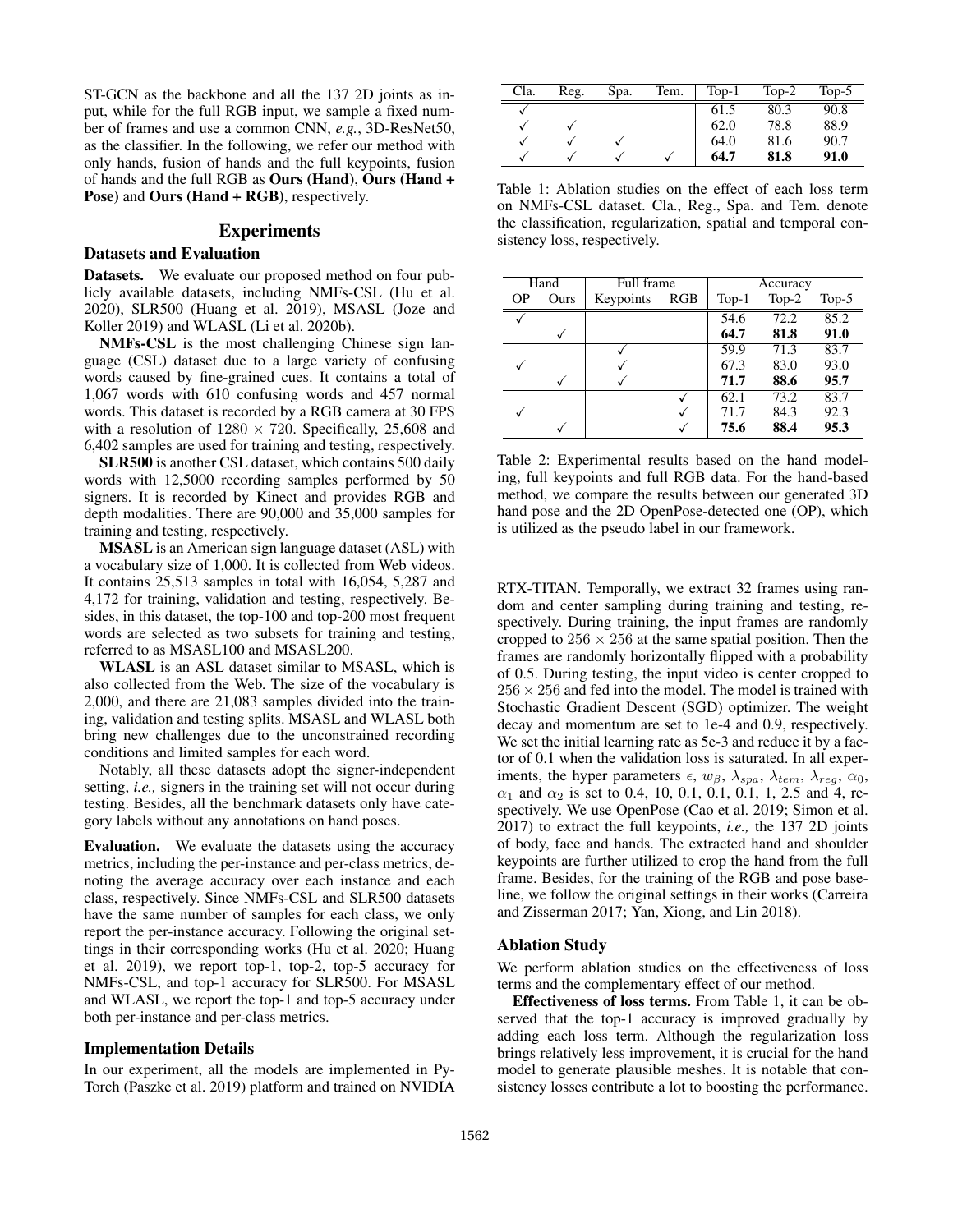

Figure 3: Visualization of the intermediate mesh representation. From the first to the third row, we present the RGB hand, 2D joint detected by OpenPose and the 3D mesh generated by our method. We visualize one sample in the test set for each benchmark dataset, including NMFs-CSL, SLR500, MSASL ans WLASL. For each sample, we visualize two key frames.

|                                      | Total |         |          | Confusing |         |       | Normal  |         |       |
|--------------------------------------|-------|---------|----------|-----------|---------|-------|---------|---------|-------|
| Method                               | Top-1 | $Top-2$ | Top- $5$ | $Top-1$   | $Top-2$ | Top-5 | $Top-1$ | $Top-2$ | Top-5 |
| ST-GCN (Yan, Xiong, and Lin 2018)    | 59.9  | 74.7    | 86.8     | 42.2      | 62.3    | 79.4  | 83.4    | 91.3    | 96.7  |
| 3D-R50 (Oiu, Yao, and Mei 2017)      | 62.1  | 73.2    | 82.9     | 43.1      | 57.9    | 72.4  | 87.4    | 93.4    | 97.0  |
| DNF (Cui, Liu, and Zhang 2019)       | 55.8  | 69.5    | 82.4     | 33.1      | 51.9    | 71.4  | 86.3    | 93.1    | 97.0  |
| I3D (Carreira and Zisserman 2017)    | 64.4  | 77.9    | 88.0     | 47.3      | 65.7    | 81.8  | 87.1    | 94.3    | 97.3  |
| TSM (Lin, Gan, and Han 2019)         | 64.5  | 79.5    | 88.7     | 42.9      | 66.0    | 81.0  | 93.3    | 97.5    | 99.0  |
| Slowfast (Feichtenhofer et al. 2019) | 66.3  | 77.8    | 86.6     | 47.0      | 63.7    | 77.4  | 92.0    | 96.7    | 98.9  |
| GLE-Net (Hu et al. 2020)             | 69.0  | 79.9    | 88.1     | 50.6      | 66.7    | 79.6  | 93.6    | 97.6    | 99.3  |
| Ours (Hand)                          | 64.7  | 81.8    | 91.0     | 42.3      | 69.4    | 84.8  | 94.6    | 98.4    | 99.3  |
| Ours (Hand + Pose)                   | 71.7  | 88.6    | 95.7     | 54.2      | 81.2    | 92.8  | 95.0    | 98.5    | 99.5  |
| Ours $(Hand + RGB)$                  | 75.6  | 88.4    | 95.3     | 59.7      | 80.2    | 91.8  | 96.9    | 99.4    | 99.9  |

Table 3: Accuracy comparison on NMFs-CSL dataset.

The spatial consistency loss brings the largest accuracy gain, *i.e.,* from 62.0% to 64.0% top-1 accuracy. With the temporal consistency loss further added, the top-1 accuracy is improved to 64.7%. All the above results demonstrate the effectiveness of the proposed loss terms.

Complementarity between hand and full frame. The first part in Table 2 shows the classification results using hand keypoints as input based on the ST-GCN backbone. The first row denotes using the 2D hand keypoints detected by OpenPose, while the second row denotes our generated 3D ones. It can be observed that the accuracy using 3D hand keypoints as input largely outperforms that using 2D ones.

As indicated in Table 2, the top-1 accuracy increases from 59.9% to 71.7% when fusing recognition results of our hand joints and full keypoints. In contrast, when combined with the full-RGB based method, the accuracy improvement is 13.5%, which is larger than that combined with the fullkeypoints based method.

Further, we also perform the qualitative visualization on the reconstructed hand mesh in Figure 3. The mesh also improves the interpretability of the whole framework. It can be observed that the video samples from different datasets vary

a lot in their backgrounds and signer's clothing. The detection of 2D hand joints usually fails when the motion blur or self-occlusion occurs. In contrast, with the hand prior encoded, the generated mesh has more stability with all the fingers occurring and mostly reproduces the hand motion. It somewhat deals with some hard situations, *e.g.,* motion blur, mutually occurring of the hand and face, and self-occlusion.

## Comparison with State-of-the-art Methods

We perform extensive experiments and compare with stateof-the-art methods on four benchmark datasets, *i.e.,* NMFs-CSL, SLR500, MSASL and WLASL.

Evaluation on NMFs-CSL. As shown in Table 3, the first two rows represent the baseline methods. DNF (Cui, Liu, and Zhang 2019) is a state-of-the-art method in continuous SLR and we utilize its visual encoder followed by a fully-connected layer as the backbone for comparison. GLE-Net (Hu et al. 2020) enhances discriminative cues from global and local views and achieves state-of-the-art performance. Compared with these competitors, our method (only cropped hands) achieves comparable performance with a majority of them. Our method ((Hand + Pose), (Hand +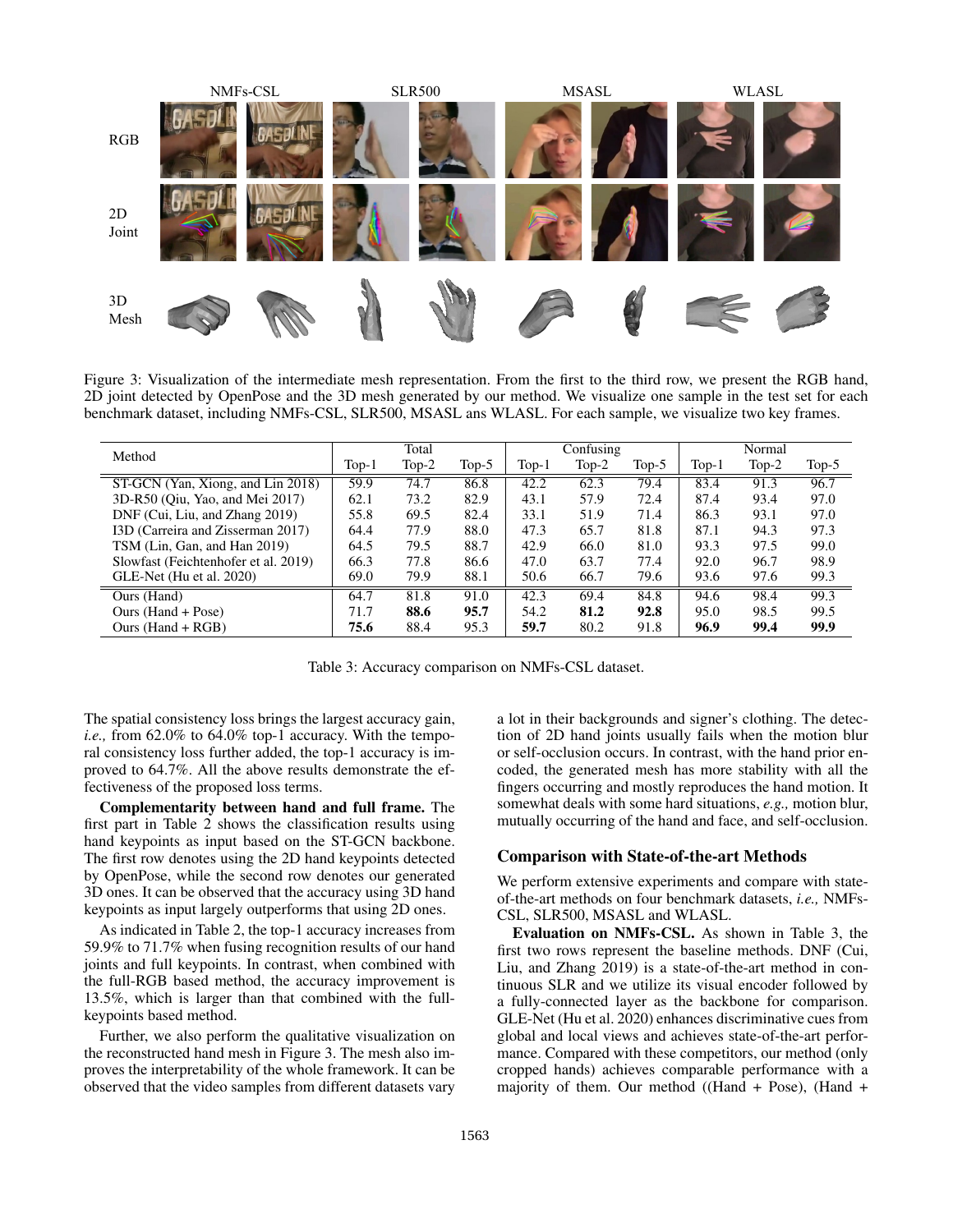|                                        | MSASL <sub>100</sub> |                          |           |         | MSASL200     |         |           |         | MSASL1000    |                          |           |                          |
|----------------------------------------|----------------------|--------------------------|-----------|---------|--------------|---------|-----------|---------|--------------|--------------------------|-----------|--------------------------|
| Method                                 | Per-instance         |                          | Per-class |         | Per-instance |         | Per-class |         | Per-instance |                          | Per-class |                          |
|                                        | Top-1                | Top-5                    | $Top-1$   | $Top-5$ | $Top-1$      | $Top-5$ | $Top-1$   | $Top-5$ | $Top-1$      | $Top-5$                  | Top-1     | Top- $5$                 |
| (Yan, Xiong, and Lin 2018)             | 59.84                | 82.03                    | 60.79     | 82.96   | 52.91        | 76.67   | 54.20     | 77.62   | 36.03        | 59.92                    | 32.32     | 57.15                    |
| (Joze and Koller $2019$ ) <sup>1</sup> |                      | $\overline{\phantom{0}}$ | 81.76     | 95.16   |              |         | 81.97     | 93.79   |              | $\overline{\phantom{0}}$ | 57.69     | 81.05                    |
| (Li et al. 2020a)                      | 83.04                | 93.46                    | 83.91     | 93.52   | 80.31        | 91.82   | 81.14     | 92.24   |              | $\overline{\phantom{0}}$ | -         | $\overline{\phantom{0}}$ |
| (Albanie et al. 2020)                  |                      |                          |           |         |              |         |           |         | 64.71        | 85.59                    | 61.55     | 84.43                    |
| Ours (Hand)                            | 73.45                | 89.70                    | 74.59     | 89.70   | 66.30        | 84.03   | 67.47     | 84.03   | 49.16        | 69.75                    | 46.27     | 68.60                    |
| Ours (Hand + Pose)                     | 78.57                | 91.41                    | 79.48     | 91.62   | 72.19        | 88.15   | 73.52     | 88.46   | 56.02        | 76.51                    | 52.98     | 74.90                    |
| Ours (Hand $+$ RGB)                    | 87.45                | 96.30                    | 88.14     | 96.53   | 85.21        | 94.41   | 86.09     | 94.42   | 69.39        | 87.42                    | 66.54     | 86.56                    |

<sup>1</sup> (Joze and Koller 2019) denotes the RGB baseline.

Table 4: Accuracy comparison on MSASL dataset.

| Method                            | Accuracy |
|-----------------------------------|----------|
| STIP (Laptev 2005)                | 61.8     |
| GMM-HMM (Tang et al. 2015)        | 56.3     |
| C3D (Tran et al. 2015)            | 74.7     |
| Atten (Huang et al. 2019)         | 88.7     |
| ST-GCN (Yan, Xiong, and Lin 2018) | 90.0     |
| 3D-R50 (Oiu, Yao, and Mei 2017)   | 95.1     |
| GLE-Net (Hu et al. 2020)          | 96.8     |
| Ours (Hand)                       | 95.9     |
| Ours (Hand + Pose)                | 97.5     |
| Ours $(Hand + RGB)$               | 98.3     |

Table 5: Accuracy comparison on SLR500 dataset.

RGB)) outperforms the most challenging competitor GLE-Net, *i.e.,* 2.7% and 6.6% top-1 accuracy gain, respectively.

Evaluation on SLR500. As illustrated in Table 5, STIP (Laptev 2005) and GMM-HMM (Tang et al. 2015) denote the methods based on the hand-crafted features. Atten (Huang et al. 2019) utilizes multiple data modalities as input, including RGB, optical flow, depth, *etc.* The aforementioned GLE-Net (Hu et al. 2020) still achieves the best performance on this dataset. Even compared with GLE-Net, our method still achieves comparable performance. For our method ((Hand + Pose), (Hand + RGB)), the top-1 accuracy reaches 97.5% and 98.3%, which is new state-of-the-art performance on this dataset.

Evaluation on MSASL. MSASL contains limited samples for each word. The samples vary a lot in the resolution and unconstrained backgrounds, which makes MSASL more challenging. As shown in Table 4, we also release ST-GCN method as the pose baseline (Yan, Xiong, and Lin 2018). Compared with the RGB baseline, it shows inferior performance under both per-instance and per-class accuracy metrics. It may be caused by the failure of the pose detection, due to the partially occluded upper body of the signer, low-quality video, and noisy backgrounds. Albanie *et al.* (Albanie et al. 2020) and Li *et al.* (Li et al. 2020a) both use external sign videos to boost the performance and achieve state-of-the-art performance on MSASL or its subset, respectively. It is worth mentioning that our method outperforms the most challenging competitor by a notable margin, *i.e.,* 4.41%, 4.90% and 4.68% per-instance top-

| Method                         |         | Per-instance | Per-class |         |  |
|--------------------------------|---------|--------------|-----------|---------|--|
|                                | $Top-1$ | $Top-5$      | $Top-1$   | $Top-5$ |  |
| (Yan, Xiong, and Lin 2018)     | 34.40   | 66.57        | 32.53     | 65.45   |  |
| (Li et al. 2020b) <sup>1</sup> | 32.48   | 57.31        |           |         |  |
| (Albanie et al. 2020)          | 46.82   | 79.36        | 44.72     | 78.47   |  |
| Ours (Hand)                    | 37.91   | 71.26        | 35.90     | 70.00   |  |
| Ours (Hand + Pose)             | 46.32   | 81.90        | 44.09     | 81.08   |  |
| Ours $(Hand + RGB)$            | 51.39   | 86.34        | 48.75     | 85.74   |  |

<sup>1</sup> (Li et al. 2020b) denotes the RGB baseline.

Table 6: Accuracy comparison on WLASL dataset.

1 accuracy improvement on MSASL100, MSASL200 and MSASL1000 dataset, respectively. Besides, the complementary effects of our method are also validated on this dataset.

Evaluation on WLASL. Compared with MSASL dataset, WLASL has a vocabulary with doubled size but fewer samples. As shown in Table 6, when fused with the RGB baseline, our method achieves 51.39% top-1 perinstance accuracy, which brings 18.91% top-1 per-instance accuracy improvement over the RGB baseline. It also validates the effectiveness of our model-aware method under the dataset with limited samples. Compared with the most challenging competitor (Albanie et al. 2020), our method outperforms it by 4.57% and 4.03% top-1 per-instance and per-class accuracy improvement.

## Conclusion

In this work, we introduce the hand prior and present the *first* hand-model-aware end-to-end framework for isolated sign language recognition. Our framework consists of three components, *i.e.,* a visual encoder, a hand-model-aware decoder and an inference module. The hand sequence is first transformed to the latent semantic feature, which is then processed by the hand-model-aware decoder to derive compact pose representations. Then the inference module refines the pose representations and performs recognition. Besides the video-level supervision, we guide the learning of the intermediate pose representation on its spatial and temporal consistency in a weakly-supervised way. Extensive experiments demonstrate the superiority of our method, achieving new state-of-the-art performance on all four benchmark datasets.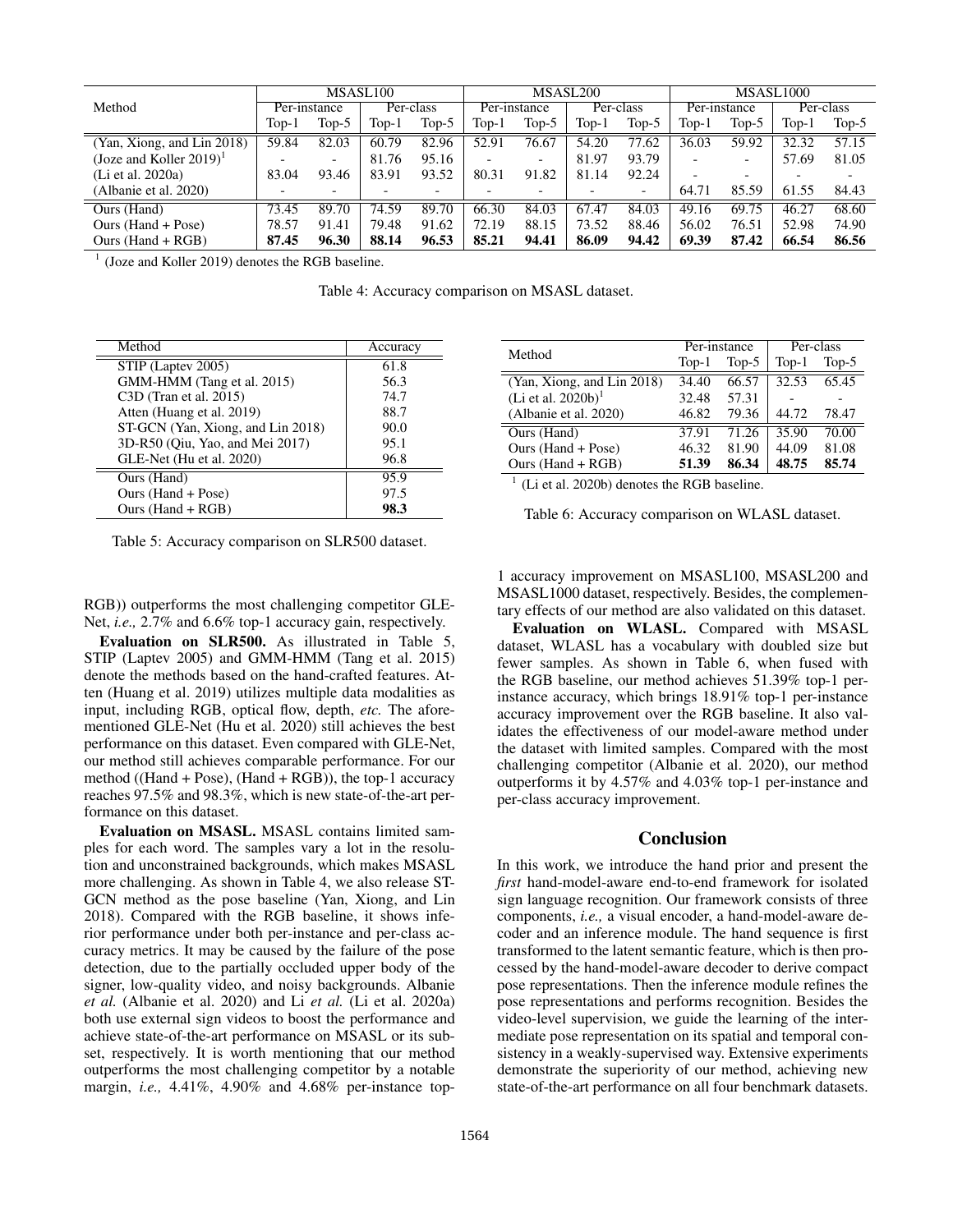## Acknowledgements

The work of Wengang Zhou was supported in part by the National Natural Science Foundation of China (NSFC) under Contract U20A20183 and 61632019, and in part by the Youth Innovation Promotion Association CAS under Grant 2018497. The work of Houqiang Li was supported by NSFC under Contract 61836011 and 62021001. The work is supported by MCC Lab of Information Science and Technology Institution, USTC.

## References

Albanie, S.; Varol, G.; Momeni, L.; Afouras, T.; Chung, J. S.; Fox, N.; and Zisserman, A. 2020. BSL-1K: Scaling up co-articulated sign language recognition using mouthing cues. In *ECCV*.

Ballan, L.; Taneja, A.; Gall, J.; Van Gool, L.; and Pollefeys, M. 2012. Motion capture of hands in action using discriminative salient points. In *ECCV*, 640–653.

Boukhayma, A.; Bem, R. d.; and Torr, P. H. 2019. 3D hand shape and pose from images in the wild. In *CVPR*, 10843–10852.

Buehler, P.; Zisserman, A.; and Everingham, M. 2009. Learning sign language by watching TV (using weakly aligned subtitles). In *CVPR*, 2961–2968.

Cai, Y.; Ge, L.; Liu, J.; Cai, J.; Cham, T.-J.; Yuan, J.; and Thalmann, N. M. 2019. Exploiting spatial-temporal relationships for 3D pose estimation via graph convolutional networks. In *ICCV*, 2272–2281.

Camgoz, N. C.; Hadfield, S.; Koller, O.; and Bowden, R. 2017. SubUNets: End-to-end hand shape and continuous sign language recognition. In *ICCV*, 3075–3084.

Cao, C.; Lan, C.; Zhang, Y.; Zeng, W.; Lu, H.; and Zhang, Y. 2018. Skeleton-based action recognition with gated convolutional neural networks. *TCSVT* 29(11): 3247–3257.

Cao, Z.; Hidalgo Martinez, G.; Simon, T.; Wei, S.; and Sheikh, Y. A. 2019. OpenPose: Realtime multi-person 2D pose estimation using part affinity fields. *TPAMI* .

Carreira, J.; and Zisserman, A. 2017. Quo vadis, action recognition? A new model and the Kinetics dataset. In *CVPR*, 6299–6308.

Chen, Y.; Kalantidis, Y.; Li, J.; Yan, S.; and Feng, J. 2018. Multifiber networks for video recognition. In *ECCV*, 352–367.

Cho, K.; Van Merriënboer, B.; Gulcehre, C.; Bahdanau, D.; Bougares, F.; Schwenk, H.; and Bengio, Y. 2014. Learning phrase representations using RNN encoder-decoder for statistical machine translation. In *EMNLP*, 1724–1734.

Clarke, A.; and Tyler, L. K. 2015. Understanding what we see: how we derive meaning from vision. *Trends in Cognitive Sciences* 19(11): 677–687.

Cui, R.; Liu, H.; and Zhang, C. 2019. A deep neural framework for continuous sign language recognition by iterative training. *TMM* 21(7): 1880–1891.

de La Gorce, M.; Fleet, D. J.; and Paragios, N. 2011. Model-based 3D hand pose estimation from monocular video. *TPAMI* 33(9): 1793–1805.

Du, Y.; Wang, W.; and Wang, L. 2015. Hierarchical recurrent neural network for skeleton based action recognition. In *CVPR*, 1110– 1118.

Evangelidis, G. D.; Singh, G.; and Horaud, R. 2014. Continuous gesture recognition from articulated poses. In *ECCV*, 595–607.

Feichtenhofer, C.; Fan, H.; Malik, J.; and He, K. 2019. Slowfast networks for video recognition. In *ICCV*, 6202–6211.

Ge, L.; Ren, Z.; Li, Y.; Xue, Z.; Wang, Y.; Cai, J.; and Yuan, J. 2019. 3D hand shape and pose estimation from a single RGB image. In *CVPR*, 10833–10842.

Goyal, R.; Kahou, S. E.; Michalski, V.; Materzynska, J.; Westphal, S.; Kim, H.; Haenel, V.; Fruend, I.; Yianilos, P.; Mueller-Freitag, M.; et al. 2017. The" Something Something" video database for learning and evaluating visual common sense. In *ICCV*, 5843– 5851.

He, K.; Zhang, X.; Ren, S.; and Sun, J. 2016. Deep residual learning for image recognition. In *CVPR*, 770–778.

Hochreiter, S.; and Schmidhuber, J. 1997. Long short-term memory. *Neural Computation* 9(8): 1735–1780.

Hu, H.; Zhou, W.; Pu, J.; and Li, H. 2020. Global-local enhancement network for NMFs-aware sign language recognition. *TOMM* .

Huang, J.; Zhou, W.; Li, H.; and Li, W. 2019. Attention based 3D-CNNs for large-vocabulary sign language recognition. *TCSVT* 29(9): 2822–2832.

Huang, J.; Zhou, W.; Zhang, Q.; Li, H.; and Li, W. 2018. Videobased sign language recognition without temporal segmentation. In *AAAI*, 2257–2264.

Iqbal, U.; Molchanov, P.; Breuel Juergen Gall, T.; and Kautz, J. 2018. Hand pose estimation via latent 2.5D heatmap regression. In *ECCV*, 118–134.

Joze, H. R. V.; and Koller, O. 2019. MS-ASL: A large-scale data set and benchmark for understanding american sign language. *BMVC* .

Karpathy, A.; Toderici, G.; Shetty, S.; Leung, T.; Sukthankar, R.; and Fei-Fei, L. 2014. Large-scale video classification with convolutional neural networks. In *CVPR*, 1725–1732.

Kavan, L.; and Žára, J. 2005. Spherical blend skinning: a real-time deformation of articulated models. In *ACM I3D*, 9–16.

Koller, O.; Camgoz, C.; Ney, H.; and Bowden, R. 2020. Weakly supervised learning with multi-stream CNN-LSTM-HMMs to discover sequential parallelism in sign language videos. *TPAMI* 42(9): 2306–2320.

Koller, O.; Forster, J.; and Ney, H. 2015. Continuous sign language recognition: Towards large vocabulary statistical recognition systems handling multiple signers. *CVIU* 141: 108–125.

Koller, O.; Zargaran, S.; Ney, H.; and Bowden, R. 2018. Deep sign: Enabling robust statistical continuous sign language recognition via hybrid CNN-HMMs. *IJCV* 126(12): 1311–1325.

Laptev, I. 2005. On space-time interest points. *IJCV* 64(2-3): 107– 123.

Lewis, J. P.; Cordner, M.; and Fong, N. 2000. Pose space deformation: A unified approach to shape interpolation and skeleton-driven deformation. In *SIGGRAPH*, 165–172.

Li, C.; Zhong, Q.; Xie, D.; and Pu, S. 2018. Co-occurrence feature learning from skeleton data for action recognition and detection with hierarchical aggregation. In *IJCAI*, 786–792.

Li, D.; Rodriguez, C.; Yu, X.; and Li, H. 2020a. Transferring crossdomain knowledge for video sign language recognition. In *CVPR*, 6205–6214.

Li, D.; Rodriguez, C.; Yu, X.; and Li, H. 2020b. Word-level deep sign language recognition from video: A new large-scale dataset and methods comparison. In *WACV*, 1459–1469.

Lin, J.; Gan, C.; and Han, S. 2019. TSM: Temporal shift module for efficient video understanding. In *ICCV*, 7083–7093.